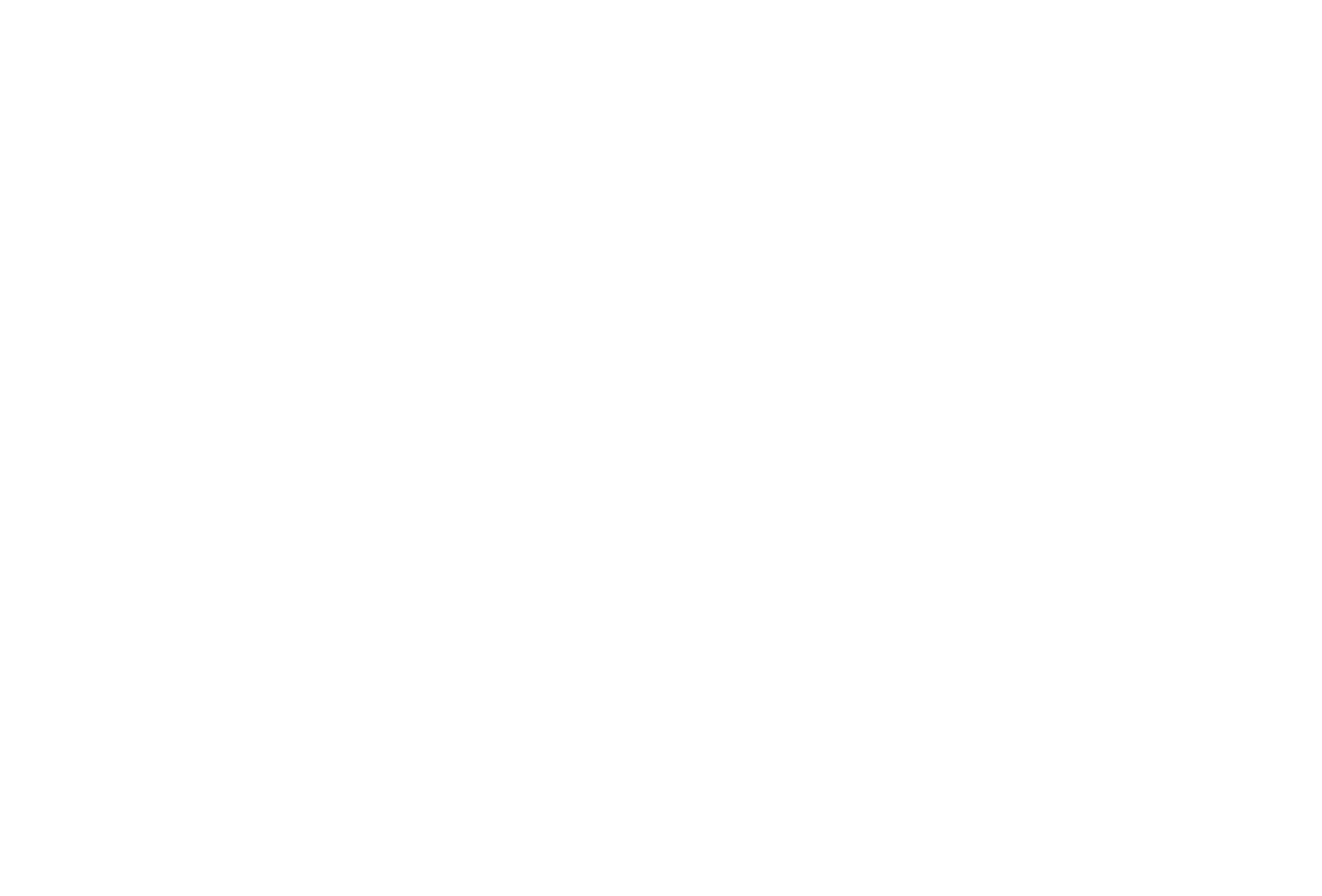## Musculoskeletal Conditions

scores decreased by about 3 points on a 10-point scale in all ve groups at one hour and by about 4.5 points at two hours, with no signicant dierence between groups. About 1 out of 4 patients in each group required rescue pain medication, again with no dierence. Nausea and vomiting were more common in patients receiving an opioid. us, a good choice is acetaminophen, 1,000 mg, plus ibuprofen, 400 mg, or even acetaminophen alone, without an opioid.15

A large systematic review asked the question: Which nondrug therapies are e ective for chronic musculoskeletal pain?14 For chronic low back pain, exercise, massage, yoga, cognitive behavior therapy, mindfulness-based stress reduction, acupuncture, spinal manipulation, low-level laser therapy, and rehabilitation all reduced pain and/or improved function. ere was evidence for the use of exercise, massage, low-level laser therapy, acupuncture, and Pilates in the treatment of chronic neck pain. Only exercise

(5) acetaminophen, 325 mg, with oxycodone, 5 mg. Pain and cognitive behavior therapy were helpful for knee osteoarthritis. ere is evidence only for the use of exercise and manual therapies for the treatment of hip osteoarthritis. Patients with bromyalgia bene ted from cognitive behavior therapy, myofascial release massage, tai chi, qi gong, acupuncture, rehabilitation, and exercise.

### Gastrointestinal

e next set of POEMs addresses colorectal cancer screening, constipation treatment, and vague abdominal symptoms (Table 3). 16-18 Most countries screen for colorectal cancer using fecal immunochemical testing (FIT) as the initial method. Canada includes exible sigmoidoscopy as an option, and the United States most commonly uses colonoscopy. e rst POEM on gastrointestinal conditions is a Norwegian RCT that invited previously unscreened adults 50 to 74 years of age to undergo exible sigmoidoscopy (52% had the procedure) or FIT every two years (68% had at least

one test).16 Although exible sigmoidoscopy initially identi ed more cancers and advanced adenomas, FIT surpassed it over time, with a cancer detection rate of 0.49% a er three rounds of FIT testing vs. 0.27% with exible sigmoidoscopy.

is is a very important point screening programs must be compared over time, not just a er a single round, using dierent tests. RCTs comparing FIT with colonoscopy over time are underway.

In a systematic review of over-the-counter treatments for chronic constipation, polyethylene glycol (Miralax) and senna were the most eective initial options.<sup>17</sup> Fiber supplements, other stimulant laxatives, magnesium-based products, and fruit-based products were also e ective.

e nal POEM evaluated the predictive value of common abdominal symptoms for cancer or in ammatory bowel disease.18 Combinations of symptoms, such as change in bowel habits with rectal bleeding, were more predictive but varied by age and sex. Dysphagia or changes in bowel habits in men and rectal bleeding in women should prompt referral for further workup to exclude cancer or in ammatory bowel disease. Dyspepsia was largely unhelpful, except in patients older than 60 years. e severity and duration of gastrointestinal symptoms and whether they appear to be progressive were not part of this study but are important additional factors.

#### Cardiovascular Disease

Four POEMs about cardiovascular disease made the top 20 list (Table 4).<sup>19-22</sup> e rst two addressed prevention. One was a large pragmatic trial that randomized 15,076 patients with established arteriosclerotic cardiovascular disease to 81 mg or 325 mg of aspirin daily and evaluated the likelihood of death, nonfatal myocardial infarction, or nonfatal stroke a er a median of two years.<sup>19</sup> ere was no dierence between groups for these outcomes (7.3% for 81 mg and 7.5% for 325 mg) and no dierence in hospitalization for major bleeding. e trial was a bit messy, with 7% in the 81-mg group switching to 325 mg and 42% in the 325 mg group switching to the lower dose. It is not clear why so many switched to the lower dose, but, for whatever reason, there is no advantage with the higher dose.

U.S. guidelines for cardiovascular prevention all begin with an assessment of cardiovascular risk using the Pooled Cohort Equations. e second cardiovascular POEM warns us that this score signi cantly overestimates risk.

e Canadian researchers identi ed more than 80,000 people 40 to 79 years of age and estimated their risk using the Framingham Risk Score and the Pooled Cohort Equations.20 Cardiovascular risk estimates from both tools were about twice as high as the real-world risk. e overestimates occurred in all groups regardless of age and sex but

# TABLE 3

4 **American Family Physician** www.aafp.org/afp www.aafp.org/afp **American Family Physician** 5

+VOF 0OMJOF-

Gastrointestinal Conditions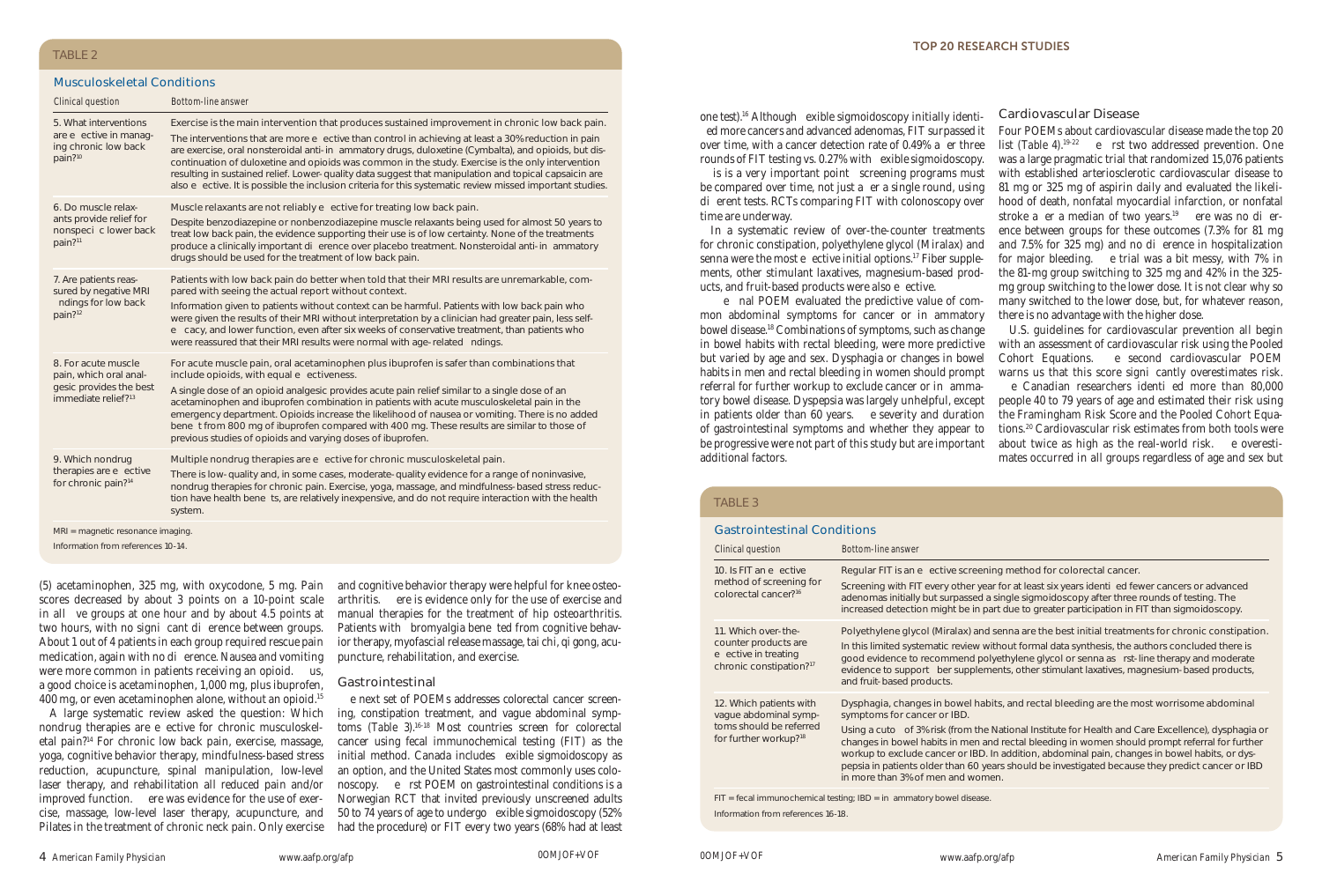#### **TOP 20 RESEARCH STUDIES**

### TABLE 4

#### Cardiovascular Diseases

| <b>Clinical question</b>                                                                                                                                                   | <b>Bottom-line answer</b>                                                                                                                                                                                                                                                                                                                                                                                                                                                                                                                                                                                                                                                                                                                                          |                                                                                                 |  |
|----------------------------------------------------------------------------------------------------------------------------------------------------------------------------|--------------------------------------------------------------------------------------------------------------------------------------------------------------------------------------------------------------------------------------------------------------------------------------------------------------------------------------------------------------------------------------------------------------------------------------------------------------------------------------------------------------------------------------------------------------------------------------------------------------------------------------------------------------------------------------------------------------------------------------------------------------------|-------------------------------------------------------------------------------------------------|--|
| 13. What dose of aspirin<br>is best for secondary<br>prevention in people with<br>established ASCVD? <sup>19</sup>                                                         | The best daily dosage of aspirin to use for secondary prevention of ASCVD is 81 mg.<br>There is no advantage to using a 325-mg dose of aspirin for patients with established ASCVD, and<br>people taking the higher dose often switch to the lower dose (although the reason is unclear).                                                                                                                                                                                                                                                                                                                                                                                                                                                                          | for all<br>quality<br>harm:<br>studie                                                           |  |
| 14. How well do the<br>Framingham Risk Score<br>and Pooled Cohort Equa-<br>tions estimate the risk of<br>cardiovascular events in<br>the general population? <sup>20</sup> | These two commonly used cardiovascular risk scores overestimate the risk of cardiovascular<br>events by about double.<br>The Framingham Risk Score and Pooled Cohort Equations both significantly overpredicted<br>the five-year risk of a composite cardiovascular event outcome. This is consistent with other<br>research and should give us pause as we use these risk scores to quide therapeutic decision-<br>making. For example, a person with a 10-year risk of 10% probably has a true risk closer to 5%,<br>leading to very different quideline recommendations for a statin.                                                                                                                                                                           | A s<br>treatm<br>minim<br>inhibit<br>dosing<br>There<br>and ha                                  |  |
| 15. How do routine<br>clinical measurements of<br>systolic blood pressure<br>compare with ideal blood<br>pressure measurement? <sup>21</sup>                               | Office measurements tend to overestimate "true" blood pressure.<br>Compared with blood pressure measurements that follow the strict protocols used in research,<br>measurement in typical physician offices will be an average of 4.6 to 7.3 mm Hg higher for sys-<br>tolic readings. This study also found wide variations in clinical blood pressure readings compared<br>with the reference standard. SPRINT demonstrated that reducing a systolic blood pressure to<br>less than 120 mm Hg is associated with decreased mortality. However, most quidelines suggest<br>higher goals, given that the SPRINT method of blood pressure measurement was more accurate<br>than the method used in usual clinical practice, which overestimates true blood pressure. | ing to<br>may re<br>the mi<br><b>TAE</b><br><b>Mis</b><br>Clini<br>17. V<br>chro<br>prov<br>imp |  |
| 16. Is the consumption of<br>eggs associated with an<br>increased risk of cardio-<br>vascular disease? <sup>22</sup>                                                       | Eggs do not increase the risk of cardiovascular disease.<br>Over an average of 12 years, egg consumption is not associated with increased cardiovascular<br>events. This meta-analysis showed that eating more than one egg per day, on average, was<br>associated with an approximately 11% decreased likelihood of coronary artery disease. How-<br>ever, this decrease may be due to a healthy user bias (i.e., eating eggs might be associated with<br>healthier habits).                                                                                                                                                                                                                                                                                      |                                                                                                 |  |
|                                                                                                                                                                            | ASCVD = arteriosclerotic cardiovascular disease; SPRINT = Systolic Blood Pressure Intervention Trial.                                                                                                                                                                                                                                                                                                                                                                                                                                                                                                                                                                                                                                                              |                                                                                                 |  |

*Information from references 19-22.*

tended to be larger in younger patients. This is important for shared decision-making. For example, an estimated risk of 10% based on the Pooled Cohort Equations might lead to prescribing a statin, but the true cardiovascular risk may be significantly lower.

The U.S. Preventive Services Task Force draft guidelines recommend prescribing a statin for adults 40 to 75 years of age with at least one cardiovascular risk factor (dyslipidemia, diabetes, hypertension, or smoking) and an estimated 10-year cardiovascular risk of 10% or greater. Statins should be selectively offered to those with a risk factor and a risk those at higher risk.<sup>23</sup>

Another calibration issue was addressed by the third POEM. The researchers compared the blood pressure measurements used by researchers in SPRINT (Systolic Blood Pressure Intervention Trial) with those recorded by the patients' regular primary care physicians.<sup>21</sup> The physician-recorded systolic blood pressure measurements were about 5 to 7 mm Hg higher; therefore, the SPRINT recommendations to lower systolic blood pressure to less than 120 mm Hg need to be interpreted accordingly—in the real world, achieving a level of 130 mm Hg is probably similar to 120 mm Hg in the trial setting.

The next POEM made our day, as egg lovers. This systematic review included 23 observational studies with nearly 1.4 million patients.<sup>22</sup> Eating more eggs was not shown to increase the risk of cardiovascular events. In fact, compared with eating one or no eggs per day, those eating more than one egg per day had a decreased risk of coronary disease (hazard ratio =  $0.89$ ;  $95\%$  CI,  $0.86$  to  $0.93$ ).

#### Miscellaneous

between 7.5% and 10% because the benefits are smaller than Four top POEMs do not fall easily into a single category *(Table 5)*. 24-27 A systematic review addressed treatment of chronic pain caused by diabetic neuropathy or postherpetic neuralgia.24 It included only studies reporting an outcome of clinically meaningful response, defined as a 30% improvement on a pain or function score. Moderate-quality evidence supported the use of the anticonvulsants gabapentin (Neurontin) and pregabalin (Lyrica) and the serotonin-norepinephrine reuptake inhibitors duloxetine and venlafaxine, and low-quality evidence supported the use of rubefacients (usually salicylates). The NNT was 7 or 8

all the identified therapies. Opioid studies were of low lity and also showed more harms (number needed to  $m = 12$ ). Only a few trials with low-certainty evidence died acupuncture and tricyclic antidepressants.

systematic review identified RCTs that compared ttment of moderate to severe depression using the minimum licensed dose of a selective serotonin reuptake ibitor, venlafaxine, or mirtazapine (Remeron) with a ing regimen that allowed titration to higher doses.<sup>25</sup> re was no improvement in the balance of effectiveness harms between taking the minimum dose and titratto higher doses, although patients taking venlafaxine respond to a higher dose if they show no response to minimum dose.

The next POEM identified 436 children with pharyngitis, rhinosinusitis, acute bronchitis, or acute otitis media whose treating physician had reasonable doubts about the need for an antibiotic.<sup>26</sup> Patients were randomized to no antibiotics; an immediate antibiotic; or an antibiotic prescription to be filled only if the child had fever, felt much worse after 24 hours, or was not improving after a longer period (varied by type of infection). Only 25% of children in the delayed antibiotic group and 12% in the no antibiotic group ultimately filled a prescription, and there was no difference between these groups and the immediate antibiotic group in the duration of symptoms (eight days) or complications. Gastrointestinal symptoms and cost were higher in those receiving an antibiotic.

#### ABLE<sub>5</sub>

| <b>Miscellaneous</b>                                                                                                    |                                                                                                                                                                                                                                                                                                                                                                                                                                                                                                                                                                                                                                                                                                                   |  |
|-------------------------------------------------------------------------------------------------------------------------|-------------------------------------------------------------------------------------------------------------------------------------------------------------------------------------------------------------------------------------------------------------------------------------------------------------------------------------------------------------------------------------------------------------------------------------------------------------------------------------------------------------------------------------------------------------------------------------------------------------------------------------------------------------------------------------------------------------------|--|
| <b>Clinical question</b>                                                                                                | <b>Bottom-line answer</b>                                                                                                                                                                                                                                                                                                                                                                                                                                                                                                                                                                                                                                                                                         |  |
| 17. Which treatments for<br>chronic neuropathic pain can<br>provide clinically meaningful<br>improvement? <sup>24</sup> | The anticonvulsants gabapentin (Neurontin) and pregabalin (Lyrica) and the SNRIs duloxe-<br>tine (Cymbalta) and venlafaxine improve chronic neuropathic pain.                                                                                                                                                                                                                                                                                                                                                                                                                                                                                                                                                     |  |
|                                                                                                                         | Given the balance of benefits and harms, there is moderate-quality evidence for anticon-<br>vulsants (gabapentin and pregabalin were similarly effective and well tolerated) and SNRIs<br>(duloxetine and venlafaxine were similarly effective and well tolerated). Rubefacients (usually<br>salicylates) appear to be effective but are not as well studied and have low-quality evidence.<br>Acupuncture, opioids, and tricyclic antidepressants cannot be recommended based on<br>current evidence.                                                                                                                                                                                                            |  |
| 18. Does increasing anti-                                                                                               | Low doses of selected antidepressants work just as well as higher doses.                                                                                                                                                                                                                                                                                                                                                                                                                                                                                                                                                                                                                                          |  |
| depressants to above the<br>minimum dose improve<br>outcomes? <sup>25</sup>                                             | For new-generation antidepressants, including selective serotonin reuptake inhibitors, ven-<br>lafaxine, and mirtazapine (Remeron), initial titration over the first eight weeks of treatment<br>provides no benefit over starting with the minimum dose in patients with moderate to severe<br>depression. Unfortunately, this means waiting six to eight weeks to judge the response to<br>treatment before moving to another medication.                                                                                                                                                                                                                                                                       |  |
| 19. What is the effect of<br>a delayed prescription                                                                     | "Take-and-hold" prescriptions for upper respiratory tract infections reduce antibiotic use<br>and adverse effects.                                                                                                                                                                                                                                                                                                                                                                                                                                                                                                                                                                                                |  |
| approach for children with<br>respiratory tract infection? <sup>26</sup>                                                | A strategy of providing education about the natural history of respiratory symptoms in<br>children combined with giving a take-and-hold prescription (to be filled only if symptoms<br>persist) resulted in only 1 in 4 children eventually taking an antibiotic. However, it increased<br>the number of children who used other medications to control symptoms, which indicates<br>the parents' need to do something. Symptom severity and time to resolution, complications,<br>and follow-up visits were similar whether children received immediate, delayed, or no anti-<br>biotic treatment. Immediate treatment resulted in more gastrointestinal symptoms. Similar<br>results have been shown in adults. |  |
| 20. Is supplemental oral vita-<br>min C plus iron replacement                                                           | Vitamin C should not be added to iron replacement therapy.<br>This study found no difference in hemoglobin or serum ferritin level after three months in                                                                                                                                                                                                                                                                                                                                                                                                                                                                                                                                                          |  |
| more effective than oral iron<br>replacement alone in adults<br>with iron deficiency anemia? <sup>27</sup>              | adults with iron deficiency anemia who were treated with oral iron plus vitamin C vs. oral iron<br>alone.                                                                                                                                                                                                                                                                                                                                                                                                                                                                                                                                                                                                         |  |
| SNRI = serotonin-norepinephrine reuptake inhibitor.                                                                     |                                                                                                                                                                                                                                                                                                                                                                                                                                                                                                                                                                                                                                                                                                                   |  |
| Information from references 24-27.                                                                                      |                                                                                                                                                                                                                                                                                                                                                                                                                                                                                                                                                                                                                                                                                                                   |  |